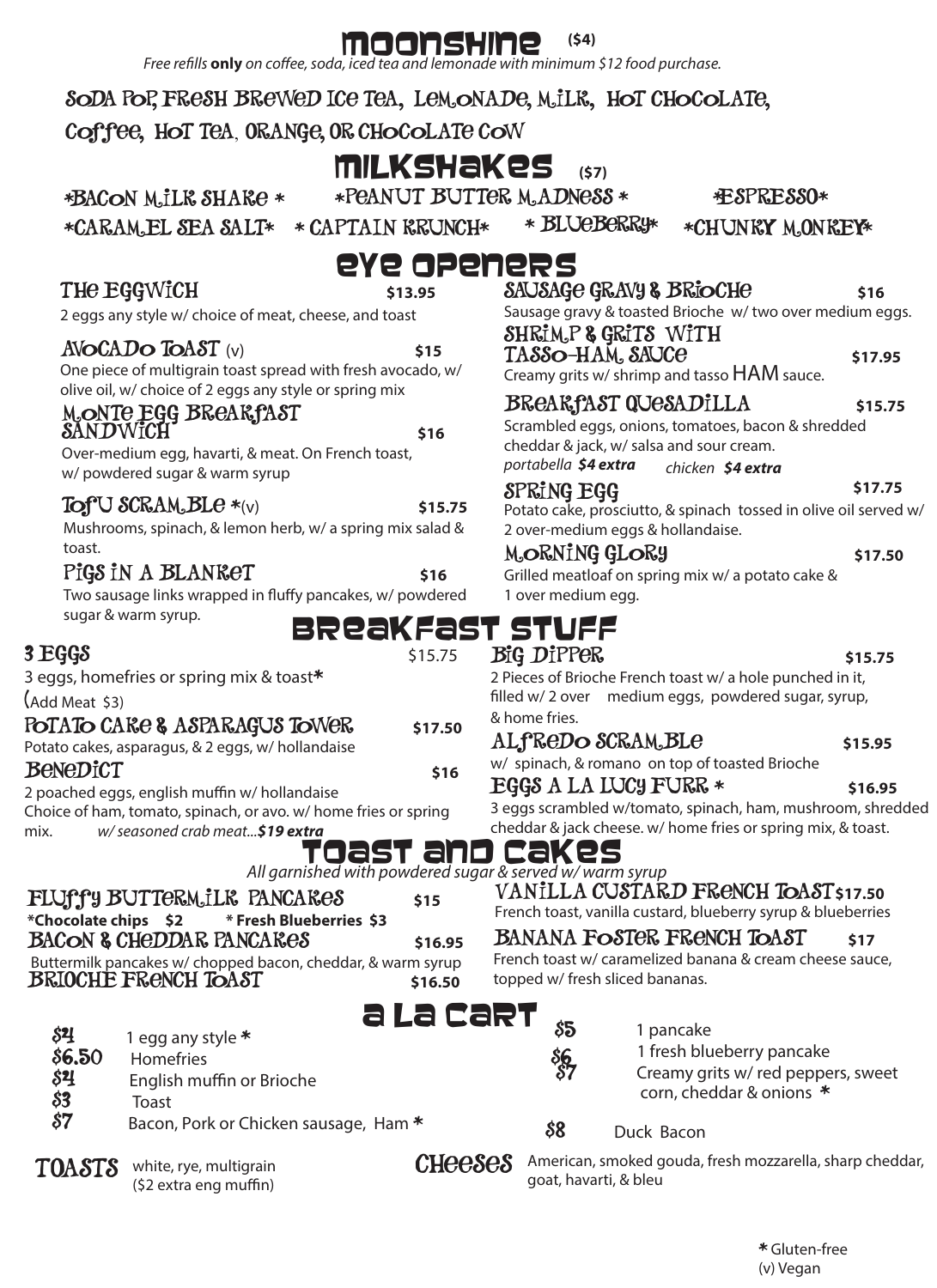# omelettes

*W/ choice of toast, home fries* **OR** *spring mix tossed w/ house dressing. Sub Egg whites \$2 extra.*

| SPINACH, PORTABELLA, & GOUDA*                                                                          | \$16.50                       |
|--------------------------------------------------------------------------------------------------------|-------------------------------|
| SOUTHWESTERN OM ELETTE *                                                                               | \$16                          |
| Salsa, black bean & corn salsa, avocado, & cheddar & jack                                              |                               |
| <b>ReVIN'S OM ELETTE *</b>                                                                             | \$15.95                       |
| Goat cheese, caramelized onions & grilled portabella.                                                  |                               |
| SM.ARTY OM. ELETTE *<br>Spinach, caramelized onions, mushrooms, roasted red<br>peppers, & goat cheese. | \$15.75                       |
| CRISPY BACON, AVO, & HAVARTI*<br>SAUSAGE, MUSHROOM., & GOUDA*<br>MOZZARELLA, BASIL, & TOM ATO*         | \$16.95<br>\$16.75<br>\$15.75 |

| FRENCH FRIES (mushroom gravy\$2 xtra) \$7                      |              |
|----------------------------------------------------------------|--------------|
| M.OZZARCLLA STICKS                                             | \$9.75       |
| <b>SWeeT fRieS</b> (w/honey mustard)                           | \$7.95       |
| CHICKEN TENDERS (fries\$2 extra)<br>FRIED GREEN BEANS W/HOISIN | \$15<br>\$10 |
| ONION RINGS                                                    | \$7          |
| THE HANGOVER                                                   | \$16         |
| Crispy fries w/ mushroom gravy, 2 over medium eggs             |              |

| <b>JA*</b> | \$16.50      | THE HAM, DEN*                                         | \$15.95 |
|------------|--------------|-------------------------------------------------------|---------|
|            | \$16         | Caramelized onions, ham and smoked gouda.             |         |
|            | eddar & jack | STEAR OM ELETTE *                                     | \$16.95 |
|            | \$15.95      | Grilled thinly sliced steak w/ mushrooms, caramelized |         |
| rtabella.  |              | onions, & havarti.                                    |         |
|            |              | THE UPTOWN *                                          | \$15.95 |
| asted red  | \$15.75      | Mushrooms, spinach, bacon,& goat cheese.              |         |
|            |              | CRAB & SPINACH W/GOUDA*                               | \$28    |
|            |              | Jumbo lump crab cake, spinach, & smoked gouda.        |         |
|            | \$16.95      | SHRIM <sub>P</sub> OM <i>eLeTTe</i>                   | \$21    |
| ł*         | \$16.75      | Shrimp, mushrooms, tomatoesl, & havarti w/hollan-     |         |
|            | \$15.75      | dase                                                  |         |
|            |              |                                                       |         |
|            | MUNEHIES     |                                                       |         |

| THE LANDSLIDE<br>Crispy fries w/ espresso BBQ Pork, BBQ sauce, & shredde        | \$17.95 |
|---------------------------------------------------------------------------------|---------|
| cheddar & jack.<br><b>CHARLOTTES WEBB</b>                                       | \$17.50 |
| Crispy fries w/ sausage gravy & 2 over medium eggs.<br>GARLIC M. ASHED POTATOES | \$7     |
| TRIPLE PLAY                                                                     | \$16.95 |
| Chicken tenders, mozz sticks, & fries or sweet fries<br>POTATO CARES            | \$10    |
| Two Crispy potato cakes w/ mango chutney & sour<br>cream.                       |         |

CoBB SALAD 518 Chopped iceberg lettuce, tomato, onion, crispy bacon, bleu cheese crumbles, avocado, hard boiled eggs, and

Fusion salad **\$17.95** Chicken or tofu, spinach, spring mix, tomato, & onions,

chilled julienned chicken. Choice of dressing.

hoisin sauce & sprinkled with sesame seeds.

Grilled Salmon salad **\$21** Grilled salmon, spring mix, spinach, tomatoes, & red onion, topped with pesto. Choice of dressing

# **Selet EDS**<br>grilled chicken...\$4 extra

*Add ..... portabella... \$4 extra grilled chicken...\$4 extra grilled salmon... \$9. extra*

### $ICeBeRG$   $SALAD$  sm \$6.50 /  $Iq$  \$8.50

Tomato, onion, cucumber, carrot, & pea shoots.  $\text{C}\text{A}\text{C}\text{S}\text{A}\text{R}$   $\text{S}\text{A}\text{L}\text{A}\text{D}$   $\ast$   $\text{sm}$  \$8 / lg \$10

Pesto Chicken salad **\$16.50** Chicken, basil pesto, & grilled pita, w/ Romano. CARIBBEAN CHICKEN \$19

Iceberg, black bean & corn salsa, tomatoes, jerk chicken, avocado, & shredded cheddar & jack w/ raspberry vinaigrette.

man process and thoney mustard, house dressing, raspberry vinalighters vinalighters vinalighters vinalighters.

Moo Moo **\$17** Grilled thinly sliced steak, caramelized onions &

Jerk Chicken **\$16.75** Jerk chicken & roasted red peppers w/ mango chut-

(*Add portabella or chicken \$4)*

ney & shredded cheddar & jack.

| QUesaDILLas |
|-------------|
|-------------|

| BANGIN' BURGER                                                                                                 | \$17.50 |
|----------------------------------------------------------------------------------------------------------------|---------|
| Alexandra de la construction de la construction de la construction de la construction de la construction de la |         |

Chopped Angus burger, caramelized onions, iceberg lettuce, spicy honey chili garlic sauce, & shredded cheddar & jack.

### **bbq shrim**, P 519.50

Shrimp, black bean & corn salsa, caramelized onions, w/espresso BBQ sauce & shredded cheddar & jack.

### CRAB SPINACH & GOUDA \$29

Jumbo lump crab cake, caramelized onions, smoked gouda, & spinach.

### Shroom Quesidilia **\$ 1** 18

Grilled portabella, sautee mushrooms, carmelized onions, smoked gouda & goat cheese in a grilled tortillia.

CALI**fORNIA DREAM** \$17 Avocado, fresh basil, tomatoes, fresh mozzarella & havarti. OINK OINK **\$17.95** Espresso BBQ pulled pork, diced red onions,

sharp Cheddar.

(v) Vegan

\* Gluten-free bacon, & sharp cheddar.

Cheese Quesadilla **\$13**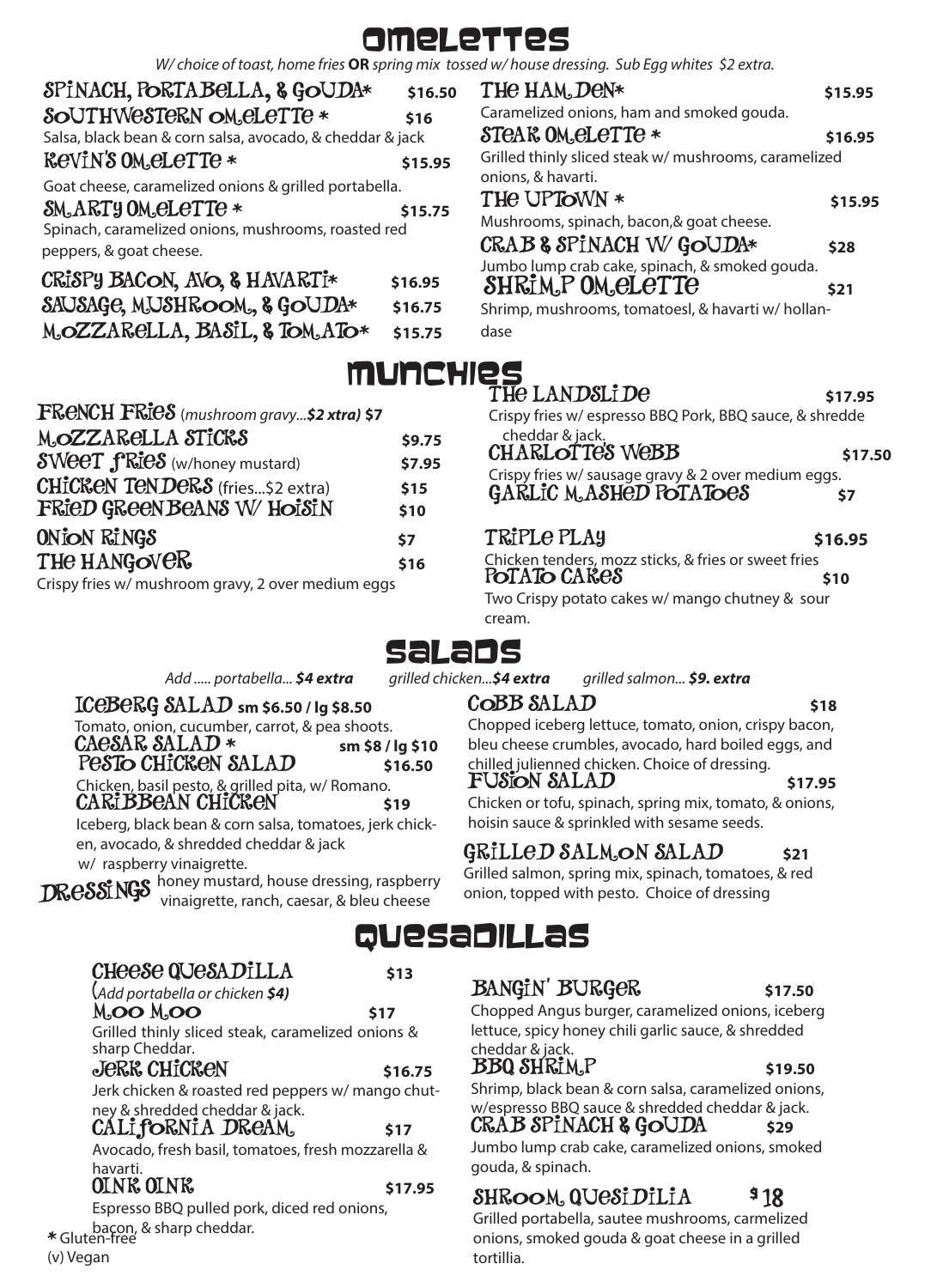# Good and fast

*To add French fries, sweet potato fries, garlic mashed potatoes, or onion rings. . .\$3 extra.*

### TURKey PoWeRHoUSe **\$16**

Smoked turkey breast, spring mix, tomato, avocado, pea shoots, & smoked gouda on multigrain toast w/ honey mustard.

### Southern Turkey B.L.T. **\$16.95**

Smoked house turkey breast, bacon, spring mix, tomato, & 1 over-medium egg on multigrain toast w/ lemon aioli.

### PROSCUITTO CAPRESE \$16.50

Proscuitto, spring mix, tomato, mozzarella, red onions, pesto, & house vinaigrette on grilled ciabatta.

# Fresh Wraps

*To add French fries, sweet potato fries, garlic mashed potatoes, or onion rings. . .\$3 extra.*

### CRISPY CHICKEN WRAP 516

Julienne chicken tenders, tomato, red onions, spinach, shredded cheddar & jack, & ranch

### Beefy WRAP \$16.50

Grilled thinly sliced steak with sautéed mushrooms, carmelized

onions, and melted havarti. Wrapped in a warm tortilla.

### $HoiSIN$  Tof U WRAP  $(v)$

Sautéed tofu, onions, mushrooms, spinach, shredded carrots, and hoisin sauce. Wrapped in a warm tortilla.

### Jerk Chicken Wrap **\$16**

Grilled julienned jerk chicken, avocado, shredded cheddar & jack cheese, black bean & corn salsa, spring mix, and tomato. Wrapped in a warm tortilla.

### BBQ CHICKEN WRAP \$15.95

Grilled julienned chicken sautéed in espresso BBQ sauce with caramelized onions, spring mix, tomato, and shredded cheddar & jack cheese.

Wrapped in a warm tortilla.

### GRILLED CHICKEN PESTO \$16.50

Grilled chicken breast & mozzarella w/ pesto, tomato, & spring mix on grilled ciabatta.

### hella portabella **\$16**

Grilled portabellas w/ mozzarella, spinach, tomatoes, & lemon aioli on grilled ciabatta.

### Veggie DeLigHT s<sub>16</sub>

Grilled ciabatta, honey mustard, spring mix, tomato, cucumber, pickeled carrots, avocado, & pea shoots.

### CHICKEN CAESAR WRAP \$16

Julienne chicken, iceberg lettuce, & Romano w/ Caesar dressing.

### shrimp Wrap **\$20.50**

Sauteed shrimp, roasted red peppers, avocado, chopped spring mix, black bean & corn salsa, shredded cheddar & jack cheese and espresso BBQ sauce. Wrapped in a warm tortilla.

### Spicy honey chili  $T\Omega f^{\text{U}}$  WRAP  $^{(v)}$  \$16

Sautéed tofu, onions, black bean & corn salsa, roasted red peppers, honey chili sauce, spring mix, diced tomatoes, and avocado. Wrapped in a warm tortilla.

### Grilled PORTABELLA WRAP \$16.75

Grilled portabella, carmelized onion, baby spinach, avocado, smoked gouda & havarti cheese wrapped in a warm tortilla.

# HOT STUFF

*To add French fries, sweet potato fries, garlic mashed potatoes, or onion rings. . .\$3 extra.*

### THE CHEESE STEAK **\$16.95**

Grilled thinly sliced steak, iceberg lettuce, tomato, caramelized onions, & Havarti, on a grilled ciabatta. **BIRD'S NEST** \$16.50

Warm smoked turkey breast, havarti, spring mix, avocado, caramelized onions & pea shoots w/ honey mustard, on a grilled ciabatta.

### GRILLED CHICKEN AVOCADO \$16.75

Grilled chicken breast, bacon, tomato, pea shoots, avocado, havarti & lemon aioli on a grilled ciabatta.

### **PORK BBQ** \$17

Roasted pork shoulder in espresso barbeque sauce w/ spring mix, on a toasted brioche roll w/ fries.

### Meatloaf SandWich **\$17.50**

Grilled meatloaf, cheddar, roasted red peppers, spring mix, lemon aioli, & mango chutney on grilled ciabatta, w/ sweet fries.

### $CRAB$  MeLT  $$29.50$

Crab cake, havarti, caramelized onions, & spring mix on grilled multigrain bread. w/ French fries.

Grillled Cheese with

### M<sub>a</sub> ANGO CHUTNEY 516 Grilled multigrain bread, havarti, mango chutney, caramelized onions, & spinach. w/ fries. CRANBERRY M.ELT \$16 Warm smoked turkey breast, cranberry sauce, & havarti on grilled white bread. grilled Salmon Club **\$24** Grilled salmon w/ spring mix, tomato, onion, bacon, havarti & lemon aioli on grilled ciabatta w/ French fries GRILLED HAVARTI **& PORT** \$17 Grilled multigrain bread w/ havarti, tomatoes, portabella and basil. w/ French fries.

### $THE M_{\odot}NTE CRISTO$  \$16.95

Ham, smoked turkey & havarti, on 2 pieces of French toast. Served w/ powdered sugar & warm syrup.

\* Gluten-free (v) Vegan